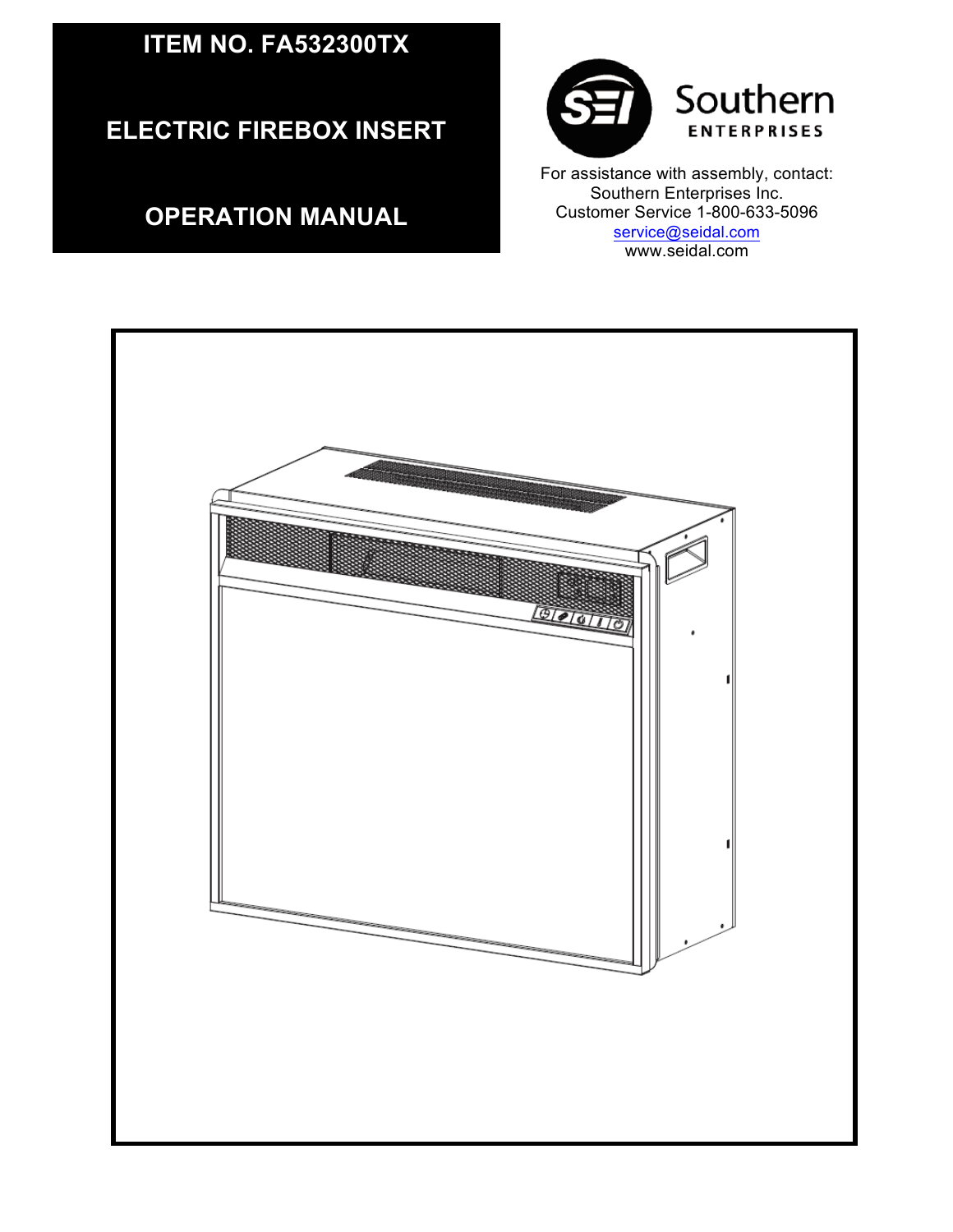## **Electric Firebox Insert User's Operating Manual**

## **Consumer safety information:**

Please read this manual before installing and operating this appliance.

## **WARNING!!!**

If the information in this manual is not followed correctly, an electric shock or fire may result in property damage, personal injury, or loss of life.

Do not store or use gasoline or other flammable vapors or liquids near this appliance.

### **Safety Feature:**

This unit has an internal thermal overload protector, whenever a temperature is reached that may cause overheating, the heater will automatically shut off. Operation can only resume when the unit is reset. (See instructions below)

### **To Reset Heater:**

Unplug the heater and wait 10 minutes for the unit to cool down. After 10 minutes, plug the heater in again and follow the operating instructions described in this manual. Please unplug heater and contact customer service if problem persists.

## **Important Operating and Safety Instructions:**



**CAUTION:**

Keep draperies, electrical cords and other furnishings at least 3 feet from the front, sides, and rear of heater.



#### **WARNING:**

Risk of fire, keep combustible material away from the front of the electrical fireplace.

Service should only be performed while the electrical fireplace is disconnected from power supply.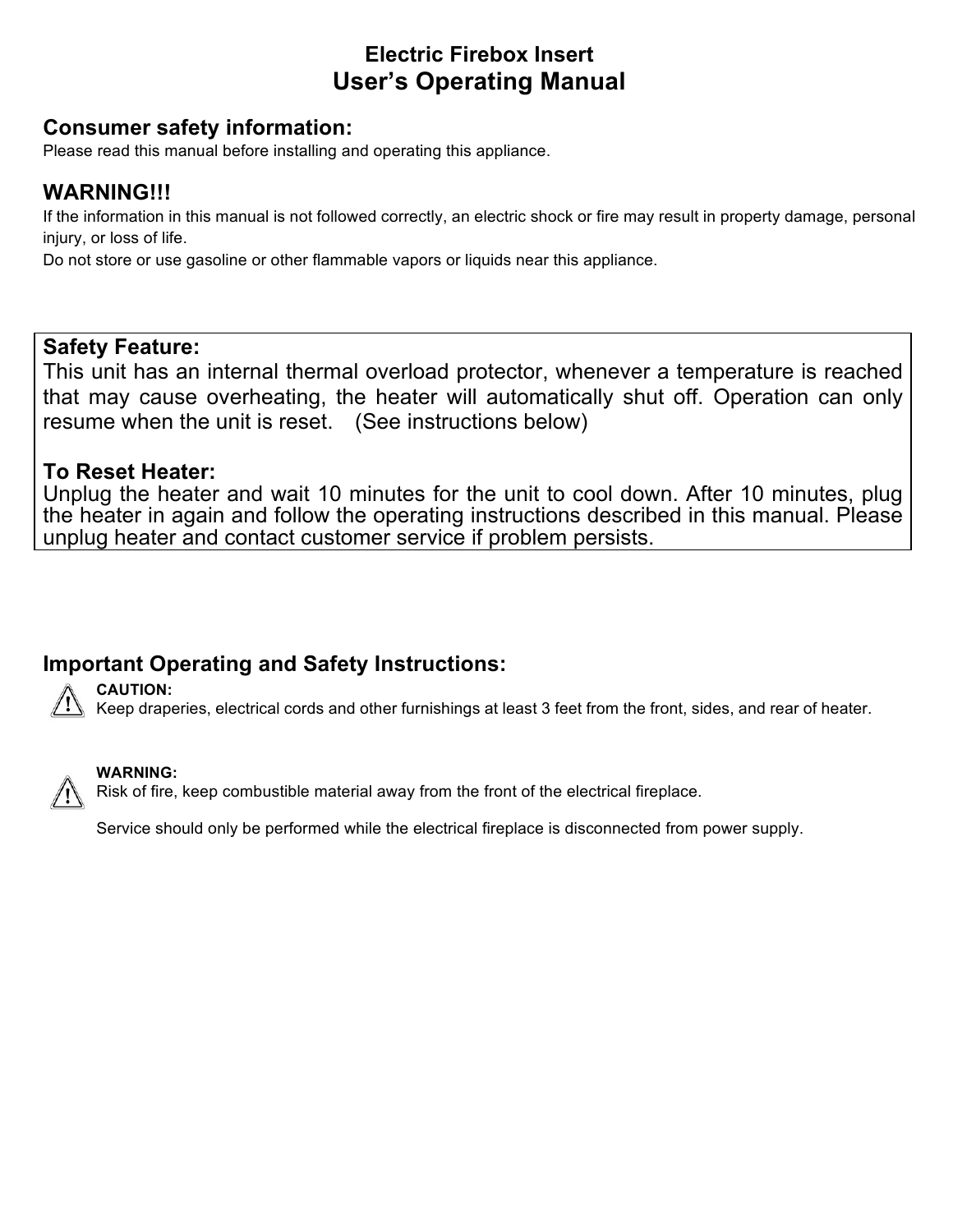## **Important Operating and Safety Information:**

When using electrical appliances, the following basic precautions should always be followed to reduce the risk of fire, electric shock, and injury.

- Read all instructions before using this heater.
- Only use this heater as described in this manual. Any other use is not recommended by the manufacturer and may cause fire, electric shock, or injury.
- Before connecting the appliance to the electric source, check that the current and power match those given on the ratings plate.
- This heater is for use with a 120 Volt electrical outlet. The cord has a three-prong grounded plug, which must be used in a properly grounded three-prong outlet.
- Avoid the use of an extension cord to avoid risks of overheating and of fire. If you must use an extension cord it needs to be a grounded No. 16 AWG minimum size and rated for no less than 1875 watts.
- Do not run the cord under carpet. Do not cover cord with throw rug, runner, or similar items. Cord should be placed away from traffic areas to prevent tripping hazard.
- Never use the cord to pull the appliance.
- Never leave the appliance unattended while it is in use.
- Turn controls to "off" before removing plug from outlet.
- Always unplug heater when not in use.
- Do not use outdoors.
- Only use heater on even and stable surface to prevent the appliance from tipping over.
- To prevent possible fire, do not block air intakes or exhaust in any manner. Do not use on soft surfaces, such as a bed, where openings may be blocked.
- Do not use in rooms in which highly flammable materials such as gas, paints, gasoline, solvents, etc. are stored.
- Keep minimum distance of 3 feet between the heater and curtains or other flammable materials.
- Do not place the appliance or the plug in water or any other liquid. Should the appliance accidentally fall into water, unplug the appliance immediately and have it checked by a qualified person before using it again.
- Do not use the appliance with wet hands, on a damp floor, or when the appliance itself is wet.
- Do not use the appliance if the glass is damaged.
- Do not operate any heater with a damaged cord or plug, after any heater malfunctions, or after heater has been dropped or damaged.
- The warm air vent becomes very hot during operation—do not touch. During operation, only touch the appliance's switches and handles.
- The appliance should not be moved when hot. Never touch the hot parts with your bare skin.
- Do not insert or allow foreign objects to enter any ventilation or exhaust opening as this may cause an electric shock, fire, or damage to the heater.
- Please turn off the unit manually when leaving/not in use for extended period.
- Please turn off the unit manually when the power goes out.
- Please BEWARE that the plug may become hot.
- SAVE THESE INSTRUCTIONS

#### **Maintenance:**

1: Cleaning your fireplace



#### **WARNING**:

Before cleaning the exterior of the appliance, disconnect the unit from the power supply. Clean unit only after it is cool to the touch. You may clean exterior of unit with a soft, damp, lint-free cloth.

2: Cleaning the front glass

The front glass panel may become dirty or dusty. Dust can be removed by lightly rubbing the glass surface with a clean, lint-free cloth or paper towel. To remove fingerprints or other marks, use a soft, damp, lint-free cloth with a household glass cleaner.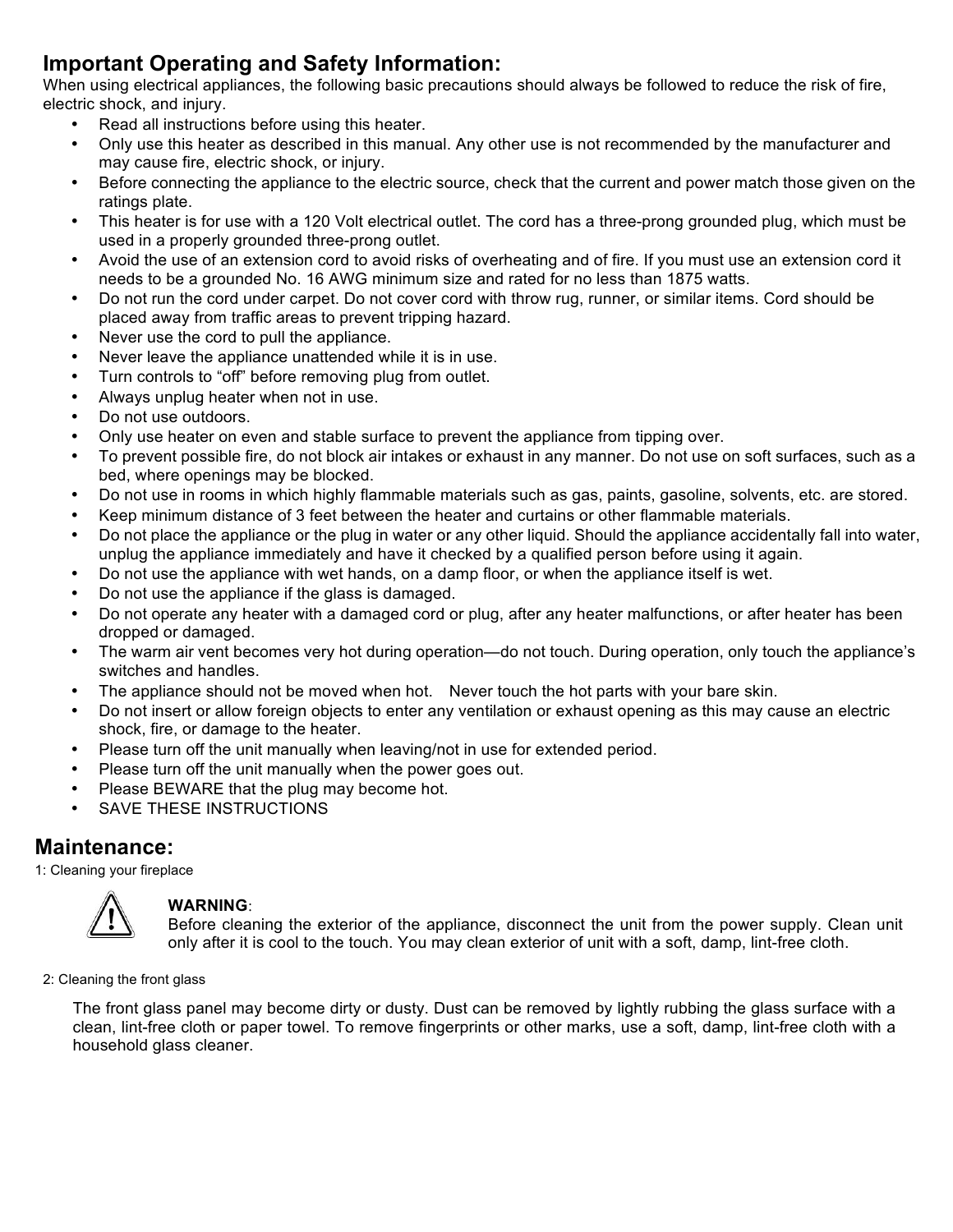## **Helpful Advice For Installing Firebox Into Mantel:**

- 1. These instructions are provided in an easy to follow format. Simply follow the instructions to properly install unit.
- 2. Please retain all packaging until you have checked that there is no damage and your unit is working properly.
- 3. Small parts should be kept away from young children.

4. The area around the unit should be kept free of animal hair, lint, and other extraneous material that may be drawn into the workings of the appliance and could affect its performance.

## **Positioning/Locating Your Electric Fireplace:**

When choosing a location for your new fireplace, ensure that the general instructions are properly followed. For best result, install the fireplace out of direct sunlight.

## **Installation Instructions:**

Once the location has been prepared, the fireplace insert can be installed.

- 1. Make sure the unit is turned off (refer to the operating instructions).
- 2. Place the fireplace insert on the floor, directly behind your mantle. Make sure the backs of both the mantle and the fireplace are facing you.

3. It is advisable to have 2 people place the fireplace insert into the mantle, as it is heavy. Gently slide it into the opening in the mantle until the flange is flush against the inside of the fireplace. Make sure the insert is centered left and right in the opening. Be careful when placing and adjusting the insert, as the bottom of the insert could scratch the finish of the wood base/hearth of your fireplace.

- 4. Attach the mounting brackets (found in the fireplace mantel box) with the supplied screws using a Phillips head screwdriver. DO NOT OVER TIGHTEN.
- 5. With the help of an assistant, carefully lift completed unit and place it with the front facing out in the final location you have chosen for your fireplace.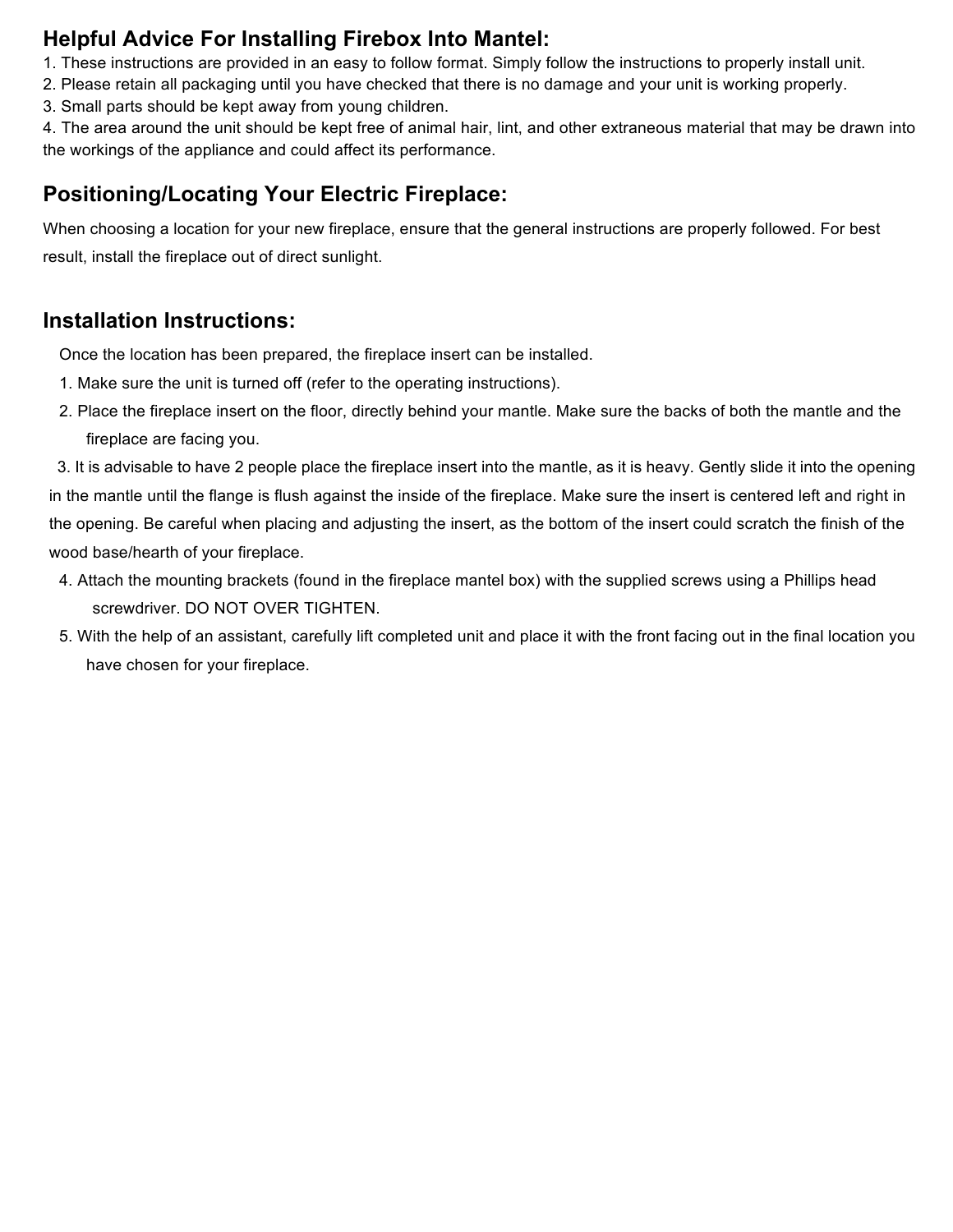## **Operating Instructions:**

#### **Control Panel on the Front of Unit Main Display of** *Lement* **Main Display Main Display**





#### (1**) Power:**

A. Press to switch the unit ON/OFF.

B. The unit will turn on to its default factory settings.

(2) **Heater:** Main display will show your room's temperature when the unit is turned on and when making any adjustments to heater, flame, log, or timer.

 A. Automatic Mode: Press the heater button (2) to adjust the temperature rating from 62°F-82°F (17°C-27°C). Every adjustment changes the temperature by 1°F (1°C). The heater will turn on when the temperature is set higher than the room's temperature and will automatically turn off when the room has reached the desired temperature.

 B. Manual Mode: Press the heater button (2) until the unit displays "ON". The heater will only turn off by pressing the heater button one more time, then display will go blank.

C. To change from Fahrenheit to Celsius: Hold the heater button for approximately 5 seconds, the temperature readout will switch directly from °F to °C and vice versa.

**Note: Due to the unit's infrared feature, the blower will continue to run for approximately 3 minutes to cool the internal components after the heater function is turned off. This may result in the blower running for approximately 3 minutes even after the unit has been completely turned off.**

#### (3) **Flame:**

This button adjusts the flame brightness levels:  $F5 - F4 - F3 - F2 - F1 - F0$ (F5 being the brightest and F0 off)

#### (4) **Log:**

This button adjusts the log brightness levels: L5 - L4 - L3 - L2 - L1 – L0

(L5 being the brightest and L0 off)

**Note: The log will "glow" even when set to F0 due to the flame's light if the flame light is on. Switch flame lights to F0 to only leave log lights on. To shut all lights off, make sure heater settings are off and switch flames and logs to F0.** 

#### (5) **Timer:**

This allows you to control the duration of the heater function. Press the heater button until display reads "ON", then, press the timer button until you have reached the desired duration time. Levels: 30 min- 40min- 50min- 1H- 2H- 3H- 4H- 5H- 6H- 7H- 8H- 9H- OFF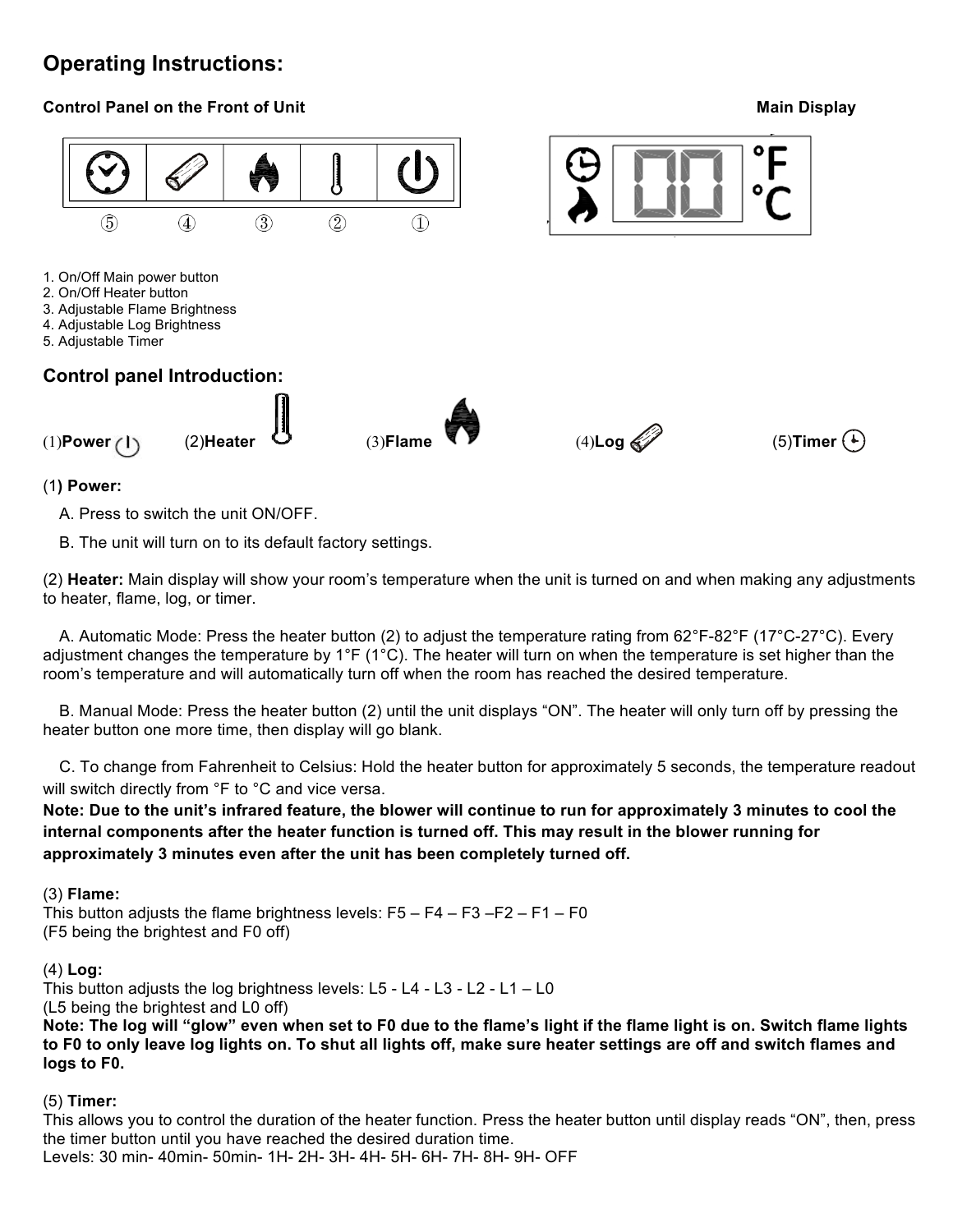#### **Safety Features:**

- A. Lights can't be shut off completely if heater settings are on. Flame effect light can be turned off but the log light will remain.
- B. The unit is equipped with a child lock feature. To activate child lock, press and hold power button until log lights flash. The buttons will be unresponsive and the heater will shut off once the child lock feature is activated. To return to normal settings, press and hold the power button until log lights flash.



Your electric fireplace is equipped with a "beep" which will sound when turning the unit on, off, or changing settings with the remote control. To TURN OFF the "beep" sound, hold the TIMER button down for approximately 5 seconds. To turn the "beep" sound back ON, hold the TIMER button down for approximately 5 seconds.

#### **ELECTRICAL CONNECTION:**

 A 12.5 AMP, 120 Volts, 60 Hz circuit with a properly grounded outlet is required. It's recommended that the fireplace be on a dedicated circuit, as other appliances on the same circuit may cause the circuit breaker to trip or blow the fuse when the heater is in operation.

| <b>ELECTRICAL SPECIFICATIONS</b> |            |  |  |
|----------------------------------|------------|--|--|
| 120VAC, 60 Hz<br>Voltage:        |            |  |  |
| Amps:                            | 12.5Amps   |  |  |
| Watts:                           | 1500 Watts |  |  |
| Lighting:                        |            |  |  |

#### **REMOTE CONTROL OPERATING PROCEDURES**

#### (1)**Power:**

Press to turn the unit ON/OFF

#### (2) **Heater:**

Press to turn the heater ON/OFF. Adjust the temperature rating as follows:  $62^{\circ}F - 82^{\circ}F (17^{\circ}C - 27^{\circ}C)$  Note:  $^{\circ}F$  for the default units.

- $\blacktriangle$ : raise the temperature rating,
- $\blacktriangleright$  : lower the temperature rating.

#### (3) FLAME

Press to adjust the level of brightness of the flame: F5- F4- F3- F2- F1- OFF. (F5 being the brightest and F1 the dimmest)



- $\blacktriangle$ : raise the level of flame brightness,
- $\blacktriangleright$  : lower the level of flame brightness.

#### (4) LOG

Press to adjust the level of brightness of the log: L5- L4- L3- L2- L1- OFF. (L5 being the brightest and L1 the dimmest)

- $\blacktriangle$ : raise the level of log brightness,
- $\blacktriangleright$  : lower the level of log brightness.

#### (5)Timer

Press to adjust the duration of the heater: 30 min- 1H- 2H- 3H- 4H- 5H- 6H- 7H- 8H- 9H- OFF

(6) DOWN LIGHT Turn the down light ON and OFF.

#### **Note: Do not mix old and new batteries.**

 **Do not mix alkaline, standard (carbon-Zinc) or rechargeable(nickel-cadium)batteries.**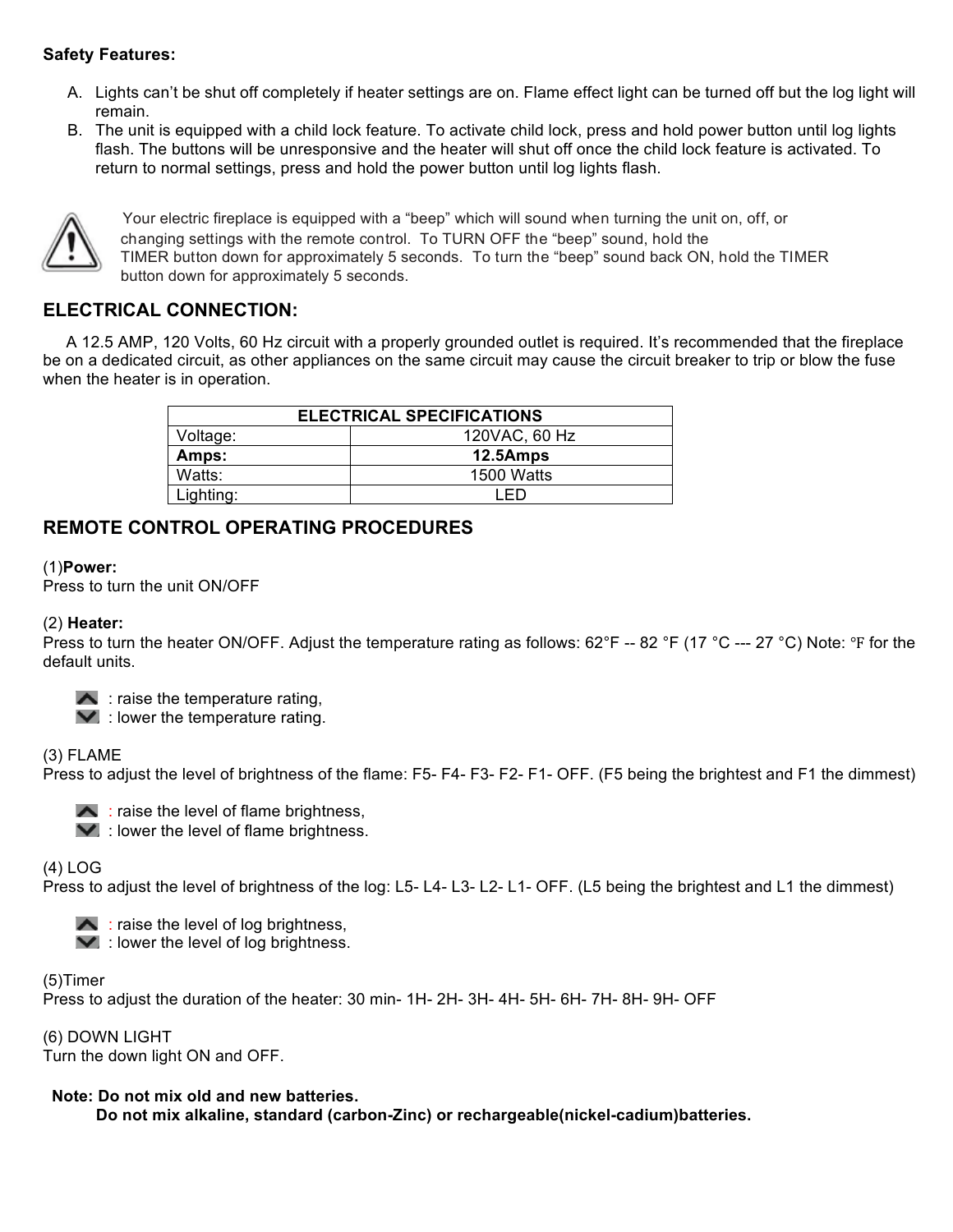

## **TROUBLESHOOTING**

| <b>Problem</b>                                   | <b>Cause</b>                                   | <b>Solution</b>                                                                                                          |  |
|--------------------------------------------------|------------------------------------------------|--------------------------------------------------------------------------------------------------------------------------|--|
| Heater doesn't turn on with the<br>power switch. | Main power supply switch is off.               | Turn on the main power supply<br>switch.                                                                                 |  |
|                                                  | Circuit breaker has tripped.                   | Too many appliances on this<br>circuit. Be sure that the electrical<br>supply for this unit is an individual<br>circuit. |  |
|                                                  | Heater is unplugged from wall<br>outlet.       | Plug the cord into an outlet.                                                                                            |  |
|                                                  | Power cord or power plug are<br>damaged.       | <b>Contact SEI customer service.</b>                                                                                     |  |
|                                                  | Power outlet for power plug prong<br>is loose. | Check the power outlet and replace<br>with a new one.                                                                    |  |
|                                                  | Loose wiring.                                  | <b>Contact SEI customer service.</b>                                                                                     |  |
|                                                  | Heater power switch is off.                    | Turn on the heater power switch.                                                                                         |  |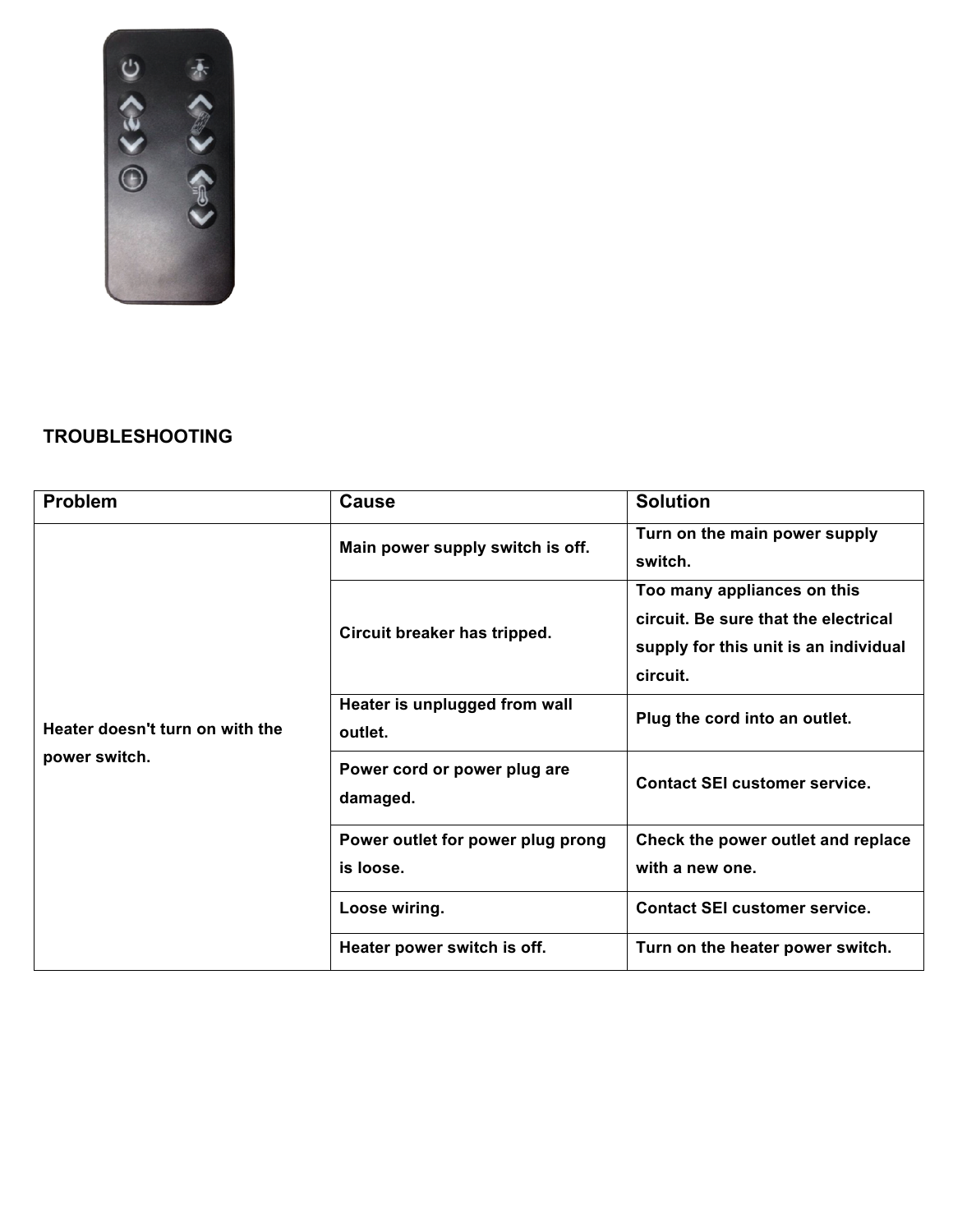|                                             | Heater system is overheated.                                                                                                                                                   | Maybe the heater is covered, or air<br>inlet or air outlet is blocked, remove<br>the covering or the blockage and<br>turn off the power switch and<br>unplug it. Wait ten minutes, plug it<br>back in, then turn the heater on<br>again. |
|---------------------------------------------|--------------------------------------------------------------------------------------------------------------------------------------------------------------------------------|------------------------------------------------------------------------------------------------------------------------------------------------------------------------------------------------------------------------------------------|
| There is an odor coming from the<br>heater. | The heater may emit a slight,<br>harmless odor when first used. This<br>is a normal condition caused by<br>initial heating of the internal parts,<br>and will not occur again. |                                                                                                                                                                                                                                          |

| <b>Problem</b>                                                | <b>Cause</b>                                   | <b>Solution</b>                                                                       |  |
|---------------------------------------------------------------|------------------------------------------------|---------------------------------------------------------------------------------------|--|
| Heater is on but no flame or low<br>flame intensity.          | Flame adjusting knob is at low<br>setting.     | Turn the knob to maximum setting.                                                     |  |
|                                                               | Loose wiring at the wall power<br>outlet.      | Contact a qualified electrician.                                                      |  |
| Flames are frozen.                                            | Loose wiring at the wall power<br>outlet.      | <b>Check all wiring for loose</b><br>connections. Contact a qualified<br>electrician. |  |
|                                                               | Flame element is not attached to<br>the motor. | <b>Contact SEI customer service.</b>                                                  |  |
|                                                               | Rotation motor is defective.                   | <b>Contact SEI customer service.</b>                                                  |  |
| <b>Excessive noise in the lower</b><br>portion of the heater. | <b>Flame element isn't seated</b><br>properly. | <b>Contact SEI customer service.</b>                                                  |  |
|                                                               | Motor is defective.                            | <b>Contact SEI customer service.</b>                                                  |  |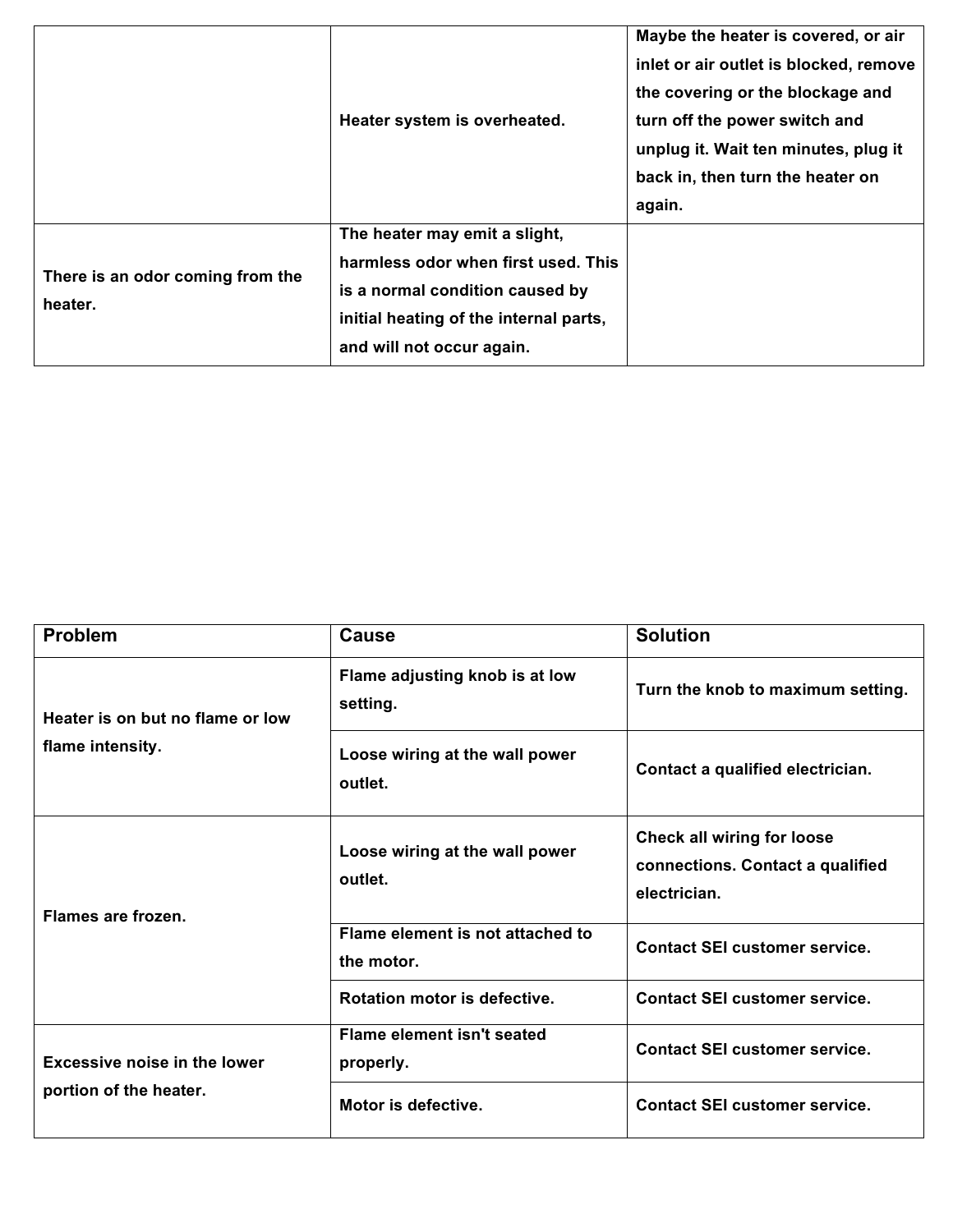| "HEATER POWER" switch has been<br>flipped in the on position, but there<br>is no airflow. | The air inlet or air outlet is<br>completely blocked.                                | Move the unit and make sure to<br>leave adequate space around it.<br>Remove the blockage on or in front<br>of the air outlet.                          |
|-------------------------------------------------------------------------------------------|--------------------------------------------------------------------------------------|--------------------------------------------------------------------------------------------------------------------------------------------------------|
|                                                                                           | The heater system is over heated,<br>the temperature limit thermostat is<br>cut off. | Check the air inlet and outlet. Turn<br>off the power switch and unplug it.<br>Wait ten minutes, then plug it back<br>in and turn the heater on again. |
|                                                                                           | Fan Motor is defective.                                                              | <b>Contact SEI customer service.</b>                                                                                                                   |
|                                                                                           | Fan blower is balanced badly.                                                        | <b>Contact SEI customer service.</b>                                                                                                                   |

# **GROUNDING INSTRUCTIONS**

**This product must be grounded. If it should malfunction or breakdown, grounding provides a path of least resistance for electric current to reduce the risk of electric shock. This product Is equipped with a cord having an equipment-grounding conductor and a grounding plug. The plug must be plugged into an appropriate outlet that is properly installed and grounded in accordance with all local codes and ordinances.**

This heater is for use on 120 volts circuit and has a grounded plug that looks like the one illustrated on Figure 1.(A) See Figure 1 for grounding instruction. An adapter as shown as C is available for connecting three-blade grounding type plugs to two-slot receptacles (B). The green grounding lug extending from the adapter must be connected to a permanent ground such as a properly grounded outlet box. The adapter should not be used if a three-slot grounded receptacle is available.



Figure 1

**DANGER** Improper connection of the equipment-grounding conductor can result in a risk of electric shock. Check with qualified electrician or serviceman if you are in doubt as to whether the product is properly grounded. Do not modify the plug provided with the product – If it will not fit the outlet, have a proper outlet installed by qualified electrician.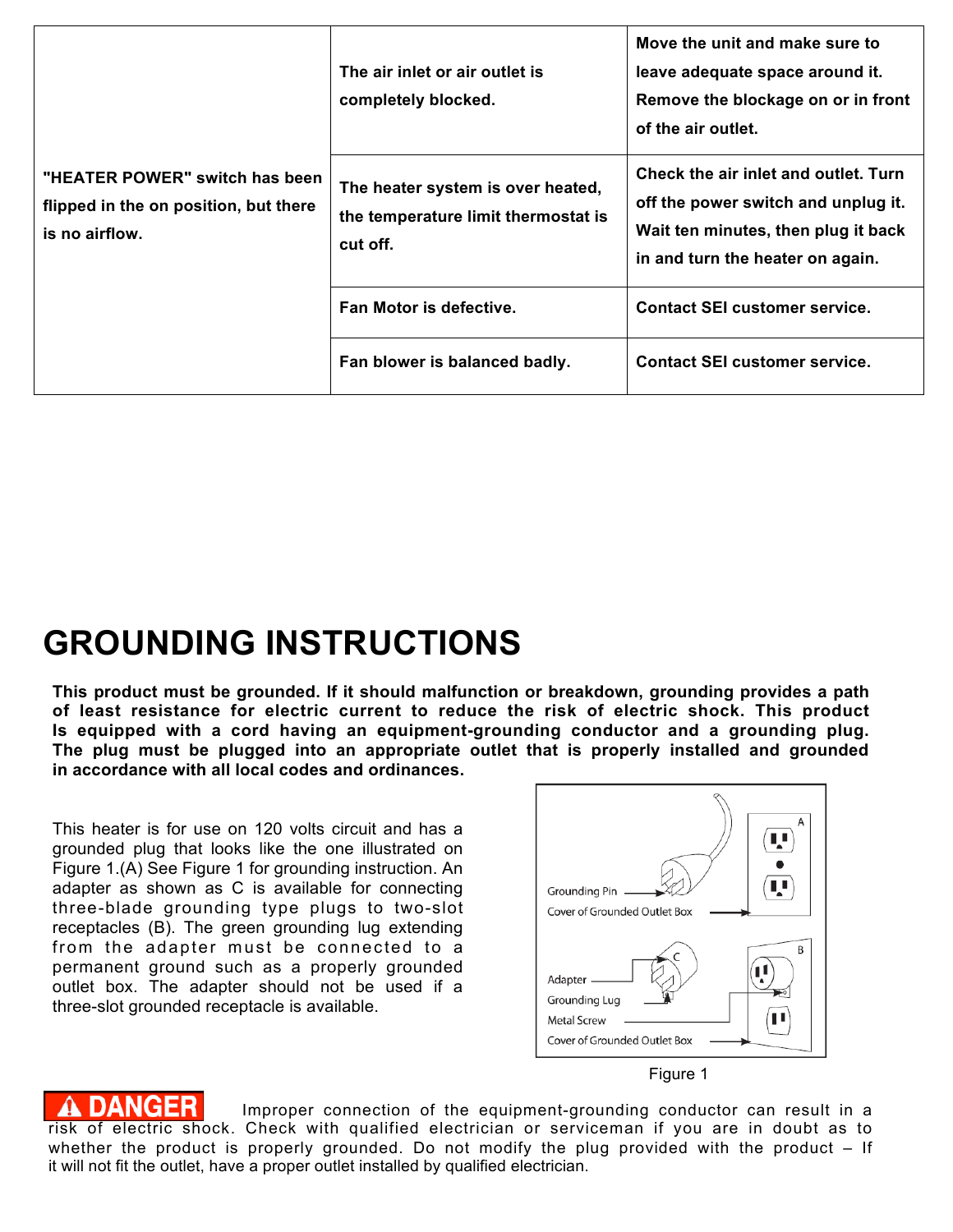# **FCC STATEMENT**

**NOTE:** This equipment has been tested and found to comply with the limits for Class B digital device, pursuant to Part 15 of the FCC Rules. These limits are designed to provide reasonable protection against harmful interference in a residential installation. This equipment generates, uses, and can radiate radio frequency energy and, if not installed and used in accordance with the instructions, may cause harmful interference to radio or television reception. However, there is no guarantee that interference will not occur in a particular installation. If this equipment does cause harmful interference to radio or television reception, which can be determined by turning the equipment off and on, the user is encouraged to try to correct the interference by one or more of the following measures:

- Reorient or relocate the receiving antenna.
- Increase the separation between the equipment and the receiver.
- Connect the equipment into an outlet on a circuit different from that to which the receiver is connected.
- Consult the dealer or an experienced radio/TV technician for help.

This device complies with Part 15 of the FCC Rules. Operation is subject to the following two conditions:

- 1) This device may not cause harmful interference, and
- 2) This device must accept any interference received, Including interference that may cause undesired operation.

Modifications not approved by the party responsible for compliance could void user's authority to operate the equipment. This Class B digital apparatus complies with Canadian ICES-003.